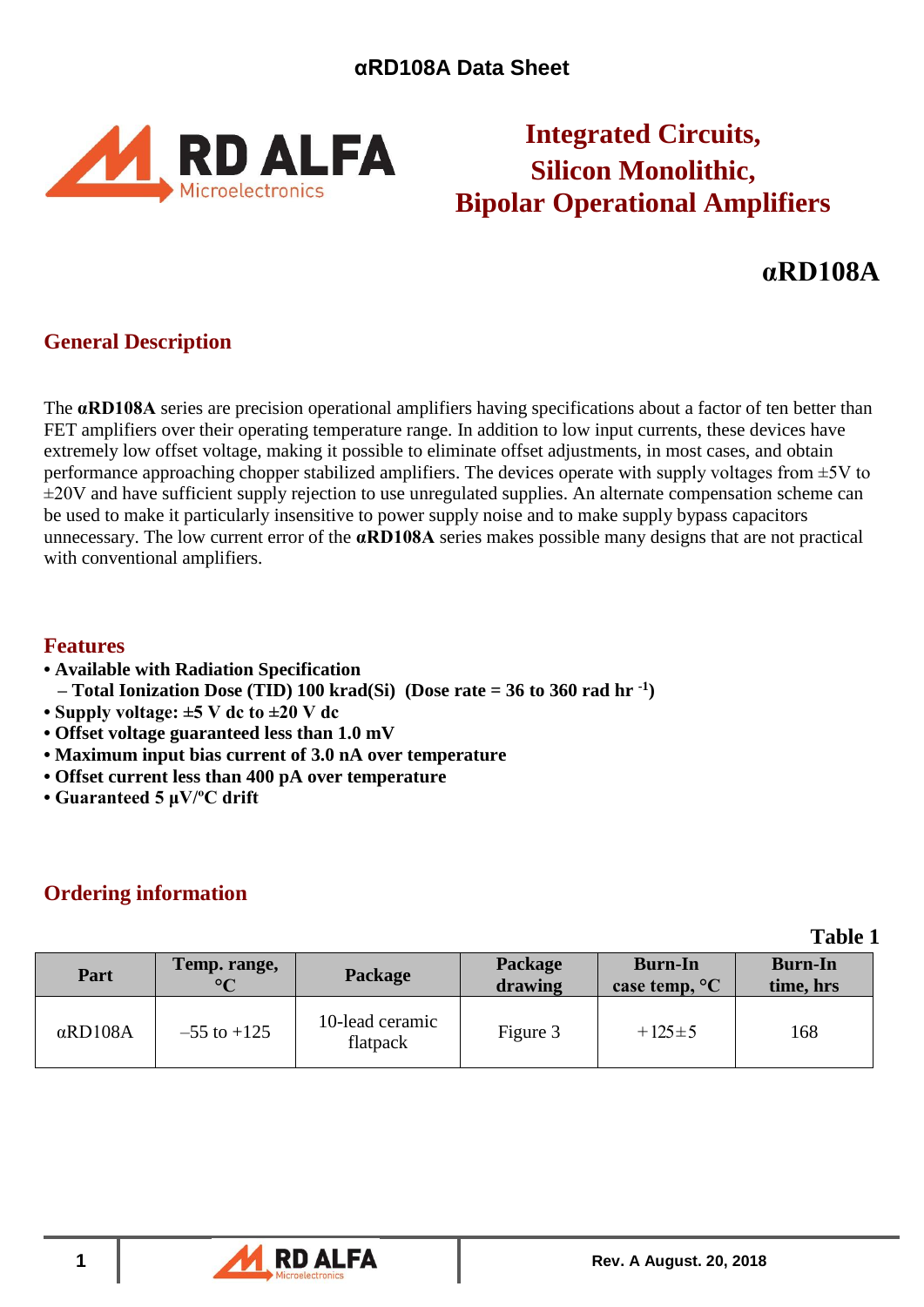## **Pin Function Description Table 2**

| <b>Description</b>     | <b>Mnemonic</b> | Pin No         |
|------------------------|-----------------|----------------|
| Non Contact            | NC              |                |
| Non Contact            | NC              | $\overline{2}$ |
| Negative Input         | $-IN$           | 3              |
| Positive Input         | $+IN$           | 4              |
| Non Contact            | NC              | 5              |
| <b>Negative Supply</b> | $V_{S^-}$       | 6              |
| Output                 | <b>OUT</b>      |                |
| <b>Positive Supply</b> | $V_{S}+$        | 8              |
| Compensation (A)       | COMP(A)         | 9              |
| Compensation $(B)$     | COMP(B)         |                |

**Functional Diagram Figure 1** 



# **Circuit Schematic Figure 2**



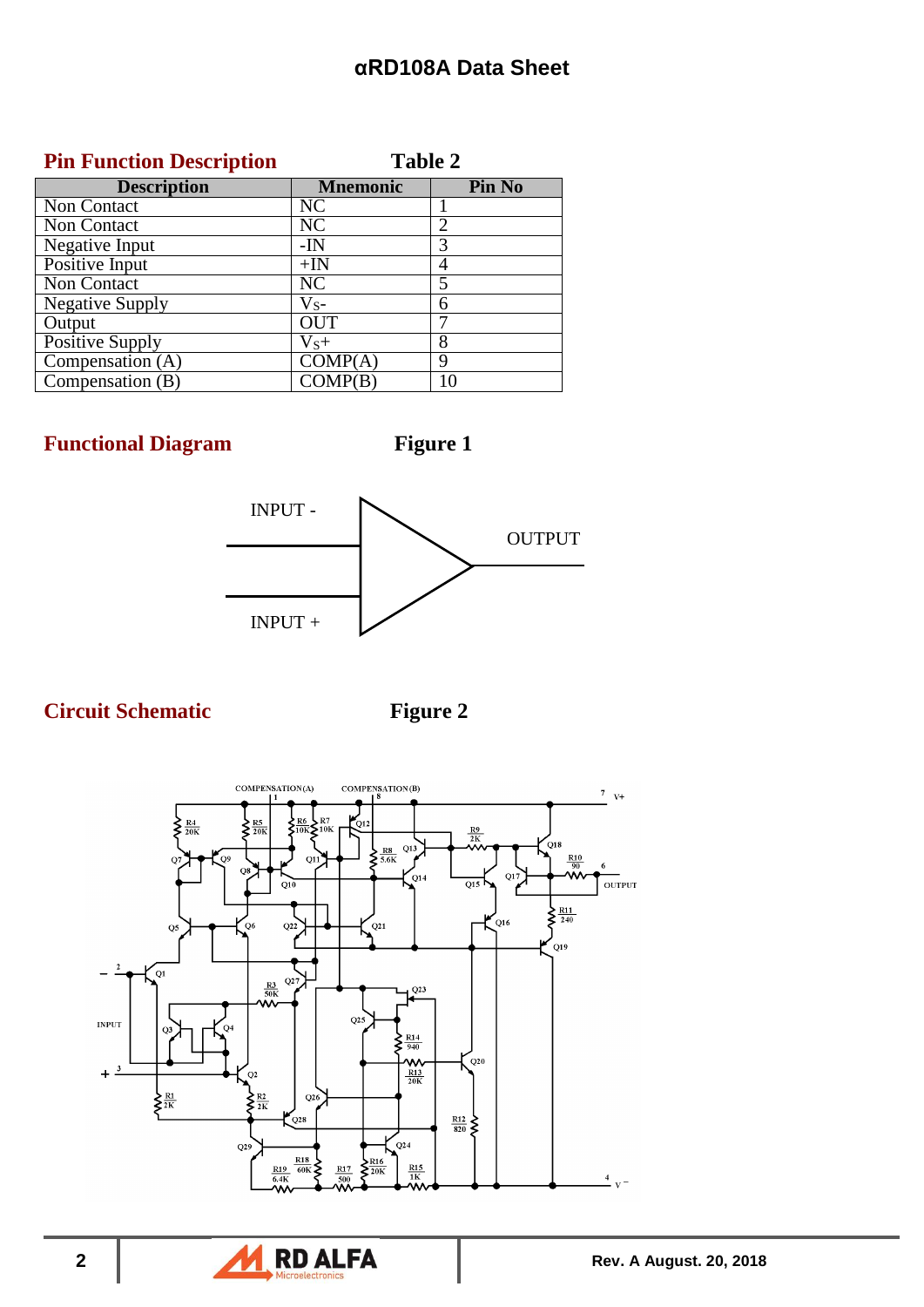### **Absolute maximum ratings**

| No.            | <b>Characteristics</b>                                              | <b>Symbol</b>                         | <b>Maximum ratings</b> | <b>Units</b>       | <b>Remarks</b> |
|----------------|---------------------------------------------------------------------|---------------------------------------|------------------------|--------------------|----------------|
| $\perp$        | <b>Supply Voltage</b>                                               | $\rm V_S$                             | $\pm 22$               | V                  |                |
| $\overline{2}$ | Differential Input Voltage                                          | $V_{ID}$                              | $\pm 30$               | V                  | Note 2         |
| 3              | <b>Input Voltage</b>                                                | $V_I$                                 | $\pm 20$               | V                  | Note 3         |
| 4              | Differential Input Current                                          | $\mathbf{I}_{\mathrm{I}}$             | $\pm 10$ mA            | mA                 | Note 4         |
| 5              | <b>Thermal Resistance:</b><br>Junction – Ambient<br>Junction - Case | $\theta_{JA}$<br>$\theta_{\text{JC}}$ | 225<br>21              | $\rm ^{\circ} C/W$ |                |
| 6              | <b>Output Short Circuit</b><br>Duration                             |                                       | Continuous             |                    | Note 5         |
| 7              | <b>Operating Temperature</b><br>Range                               | $T_A$                                 | $-55$ to $+125$        | $\rm ^{\circ}C$    |                |
| 8              | <b>Storage Temperature</b><br>Range                                 | $T_A$                                 | $-65$ to $+150$        | $\rm ^{\circ}C$    |                |
| 9              | <b>Maximum Junction</b><br>Temperature                              |                                       | 175                    | $\rm ^{\circ}C$    |                |
| 10             | <b>Lead Temperature</b><br>(Soldering, 10 s)                        | <b>Tsol</b>                           | 300                    | $\rm ^{\circ}C$    |                |
| 11             | Thermal conductivity                                                |                                       | 18                     | W/mK               |                |
| 12             | <b>ESD</b> Tolerance                                                |                                       | $\overline{0}$         | class              | Note 6         |

### **Notes:**

- 1. Absolute Maximum Ratings indicate limits beyond which damage to the device may occur. Operating Ratings indicate conditions for which the device is functional, but do not ensure specific performance limits. For ensured specifications and test conditions, see the Electrical Characteristics. The ensured specifications apply only for the test conditions listed. Some performance characteristics may degrade when the device is not operated under the listed test conditions.
- 2. This rating is  $\pm 1.0$  V unless resistances of 2 kΩ or greater are inserted in series with the inputs to limit current in the input shunt diodes to the maximum allowable value.
- 3. For supply voltages less than  $\pm 20V$ , the absolute maximum input voltage is equal to the supply voltage.
- 4. The inputs are shunted with back-to-back diodes for over voltage protection. Therefore, excessive current will flow if a differential input voltage in excess of 1V is applied between the inputs unless some limiting resistance is used.
- 5. Continuous short circuit is allowed for an ambient temperature of 70  $^{\circ}$ C and a case temperature of  $+125$  °C.
- 6. Human body model,  $1.5 \text{ k}\Omega$  in series with 100 pF.

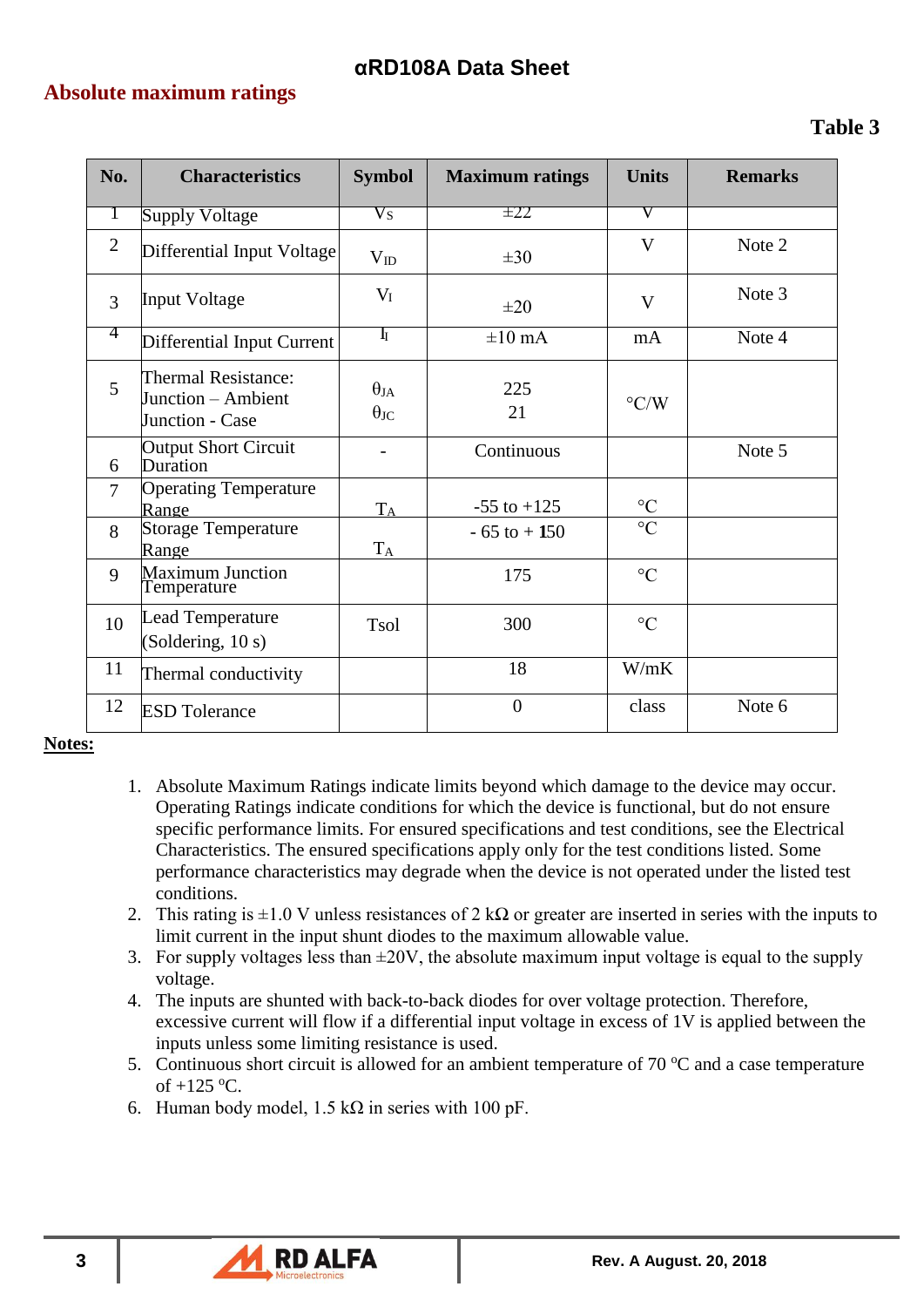# **Electrical DC characteristics within operating temperature range Table 4**

| Notes $(1, 2)$ |  |  |
|----------------|--|--|
|----------------|--|--|

|                             |                          |                                                                             |                                                                                                                                                                                                                                                                                                                                                                                                                                                                                                                                                                                                                                                                                                                                                                                                                                                                                                                                                                                                                                                                                                                                                                                                                                                                                                                                                                                                                                                                                                                    |                 |        |     | 110000(1)              |
|-----------------------------|--------------------------|-----------------------------------------------------------------------------|--------------------------------------------------------------------------------------------------------------------------------------------------------------------------------------------------------------------------------------------------------------------------------------------------------------------------------------------------------------------------------------------------------------------------------------------------------------------------------------------------------------------------------------------------------------------------------------------------------------------------------------------------------------------------------------------------------------------------------------------------------------------------------------------------------------------------------------------------------------------------------------------------------------------------------------------------------------------------------------------------------------------------------------------------------------------------------------------------------------------------------------------------------------------------------------------------------------------------------------------------------------------------------------------------------------------------------------------------------------------------------------------------------------------------------------------------------------------------------------------------------------------|-----------------|--------|-----|------------------------|
|                             |                          |                                                                             |                                                                                                                                                                                                                                                                                                                                                                                                                                                                                                                                                                                                                                                                                                                                                                                                                                                                                                                                                                                                                                                                                                                                                                                                                                                                                                                                                                                                                                                                                                                    |                 |        |     | <b>Units</b>           |
| <b>Parameter</b>            | <b>Symbol</b>            |                                                                             |                                                                                                                                                                                                                                                                                                                                                                                                                                                                                                                                                                                                                                                                                                                                                                                                                                                                                                                                                                                                                                                                                                                                                                                                                                                                                                                                                                                                                                                                                                                    |                 |        |     |                        |
|                             |                          |                                                                             |                                                                                                                                                                                                                                                                                                                                                                                                                                                                                                                                                                                                                                                                                                                                                                                                                                                                                                                                                                                                                                                                                                                                                                                                                                                                                                                                                                                                                                                                                                                    |                 |        |     |                        |
|                             |                          |                                                                             |                                                                                                                                                                                                                                                                                                                                                                                                                                                                                                                                                                                                                                                                                                                                                                                                                                                                                                                                                                                                                                                                                                                                                                                                                                                                                                                                                                                                                                                                                                                    |                 | $-1.0$ | 1.0 |                        |
|                             |                          |                                                                             | <b>Limits</b><br><b>Conditions</b><br>T <sub>A</sub> , °C<br>Min<br><b>Max</b><br>$+22 \pm 3$<br>$-0.5$<br>0.5<br>$+125(+0-3)$<br>$+V_{CC}$ = 35 V, $-V_{CC}$ = -5 V; V <sub>CM</sub> = -15 V<br>mV<br>$-55(+5-0)$<br>${\bf R}$<br>$+22 \pm 3$<br>$-1.6$<br>1.6<br>$+22 \pm 3$<br>$-0.5$<br>0.5<br>$+125(+0-3)$<br>mV<br>$-1.0$<br>1.0<br>$-55(+5-0)$<br>$\mathbf R$<br>$+22 \pm 3$<br>1.6<br>$-1.6$<br>$+22 \pm 3$<br>$-0.5$<br>0.5<br>$+125(+0-3)$<br>mV<br>$-1.0$<br>1.0<br>$-55(+5-0)$<br>$\mathbf R$<br>$+22 \pm 3$<br>1.6<br>$-1.6$<br>$+22 \pm 3$<br>$-0.5$<br>0.5<br>$+125(+0-3)$<br>mV<br>$-1.0$<br>1.0<br>$-55(+5-0)$<br>$\mathbf R$<br>$+22 \pm 3$<br>1.6<br>$-1.6$<br>$-5.0$<br>5.0<br>-55 °C $\leq$ T <sub>A</sub> $\leq$ 125 °C<br>$+22 \pm 3$<br>$-0.2$<br>0.2<br>$+125(+0-3)$<br>nA<br>$-55(+5-0)$<br>0.4<br>$-0.4$<br>$\mathbf R$<br>$+22 \pm 3$<br>$-0.5$<br>0.5<br>$+22 \pm 3$<br>$-0.2$<br>0.2<br>$+V_{CC}$ = 5 V, $-V_{CC}$ = -35 V; V <sub>CM</sub> = 15 V; R <sub>S</sub> =<br>$+125(+0-3)$<br>nA<br>$-55(+5-0)$<br>0.4<br>$-0.4$<br>$\mathbf R$<br>$+22 \pm 3$<br>$-0.5$<br>0.5<br>$+22 \pm 3$<br>$-0.2$<br>0.2<br>$+125(+0-3)$<br>$+V_{CC}$ = 5 V, $-V_{CC}$ = -5 V, $R_S$ = 5 M $\Omega$<br>nA<br>$-0.4$<br>0.4<br>$-55(+5-0)$<br>R<br>$+22 \pm 3$<br>$-0.5$<br>0.5<br>$+22 \pm 3$<br>$-0.2$<br>0.2<br>$+V_{CC}$ = 20 V, $-V_{CC}$ = -20 V; V <sub>CM</sub> = 0 V; R <sub>S</sub> =<br>nA<br>$+125(+0-3)$<br>$-55(+5-0)$<br>$-0.4$<br>0.4<br>$+22 \pm 3$<br>$\mathbf R$<br>$-0.5$<br>0.5 |                 |        |     |                        |
|                             |                          |                                                                             |                                                                                                                                                                                                                                                                                                                                                                                                                                                                                                                                                                                                                                                                                                                                                                                                                                                                                                                                                                                                                                                                                                                                                                                                                                                                                                                                                                                                                                                                                                                    |                 |        |     |                        |
|                             |                          | $+V_{CC}$ = 5 V, $-V_{CC}$ = -35 V; V <sub>CM</sub> = 15 V                  |                                                                                                                                                                                                                                                                                                                                                                                                                                                                                                                                                                                                                                                                                                                                                                                                                                                                                                                                                                                                                                                                                                                                                                                                                                                                                                                                                                                                                                                                                                                    |                 |        |     |                        |
|                             |                          |                                                                             |                                                                                                                                                                                                                                                                                                                                                                                                                                                                                                                                                                                                                                                                                                                                                                                                                                                                                                                                                                                                                                                                                                                                                                                                                                                                                                                                                                                                                                                                                                                    |                 |        |     |                        |
| <b>Input Offset Voltage</b> | $V_{IO}$                 |                                                                             |                                                                                                                                                                                                                                                                                                                                                                                                                                                                                                                                                                                                                                                                                                                                                                                                                                                                                                                                                                                                                                                                                                                                                                                                                                                                                                                                                                                                                                                                                                                    |                 |        |     |                        |
|                             |                          |                                                                             |                                                                                                                                                                                                                                                                                                                                                                                                                                                                                                                                                                                                                                                                                                                                                                                                                                                                                                                                                                                                                                                                                                                                                                                                                                                                                                                                                                                                                                                                                                                    |                 |        |     |                        |
|                             |                          | $+V_{\text{CC}} = 20 V$ , $-V_{\text{CC}} = -20 V$ ; $V_{\text{CM}} = 0 V$  |                                                                                                                                                                                                                                                                                                                                                                                                                                                                                                                                                                                                                                                                                                                                                                                                                                                                                                                                                                                                                                                                                                                                                                                                                                                                                                                                                                                                                                                                                                                    |                 |        |     |                        |
|                             |                          |                                                                             |                                                                                                                                                                                                                                                                                                                                                                                                                                                                                                                                                                                                                                                                                                                                                                                                                                                                                                                                                                                                                                                                                                                                                                                                                                                                                                                                                                                                                                                                                                                    |                 |        |     |                        |
|                             |                          |                                                                             |                                                                                                                                                                                                                                                                                                                                                                                                                                                                                                                                                                                                                                                                                                                                                                                                                                                                                                                                                                                                                                                                                                                                                                                                                                                                                                                                                                                                                                                                                                                    |                 |        |     |                        |
|                             |                          |                                                                             |                                                                                                                                                                                                                                                                                                                                                                                                                                                                                                                                                                                                                                                                                                                                                                                                                                                                                                                                                                                                                                                                                                                                                                                                                                                                                                                                                                                                                                                                                                                    |                 |        |     |                        |
|                             |                          | $+V_{CC}$ = 5 V, $-V_{CC}$ = -5 V                                           |                                                                                                                                                                                                                                                                                                                                                                                                                                                                                                                                                                                                                                                                                                                                                                                                                                                                                                                                                                                                                                                                                                                                                                                                                                                                                                                                                                                                                                                                                                                    |                 |        |     |                        |
|                             |                          |                                                                             |                                                                                                                                                                                                                                                                                                                                                                                                                                                                                                                                                                                                                                                                                                                                                                                                                                                                                                                                                                                                                                                                                                                                                                                                                                                                                                                                                                                                                                                                                                                    |                 |        |     |                        |
|                             |                          |                                                                             |                                                                                                                                                                                                                                                                                                                                                                                                                                                                                                                                                                                                                                                                                                                                                                                                                                                                                                                                                                                                                                                                                                                                                                                                                                                                                                                                                                                                                                                                                                                    |                 |        |     |                        |
|                             |                          |                                                                             |                                                                                                                                                                                                                                                                                                                                                                                                                                                                                                                                                                                                                                                                                                                                                                                                                                                                                                                                                                                                                                                                                                                                                                                                                                                                                                                                                                                                                                                                                                                    |                 |        |     |                        |
| Temperature                 | $\Delta V_{IO}/\Delta T$ |                                                                             |                                                                                                                                                                                                                                                                                                                                                                                                                                                                                                                                                                                                                                                                                                                                                                                                                                                                                                                                                                                                                                                                                                                                                                                                                                                                                                                                                                                                                                                                                                                    |                 |        |     | $\mu V$ <sup>o</sup> C |
| Coefficient of Input        |                          | Notes 6                                                                     |                                                                                                                                                                                                                                                                                                                                                                                                                                                                                                                                                                                                                                                                                                                                                                                                                                                                                                                                                                                                                                                                                                                                                                                                                                                                                                                                                                                                                                                                                                                    |                 |        |     |                        |
| <b>Offset Voltage</b>       |                          |                                                                             |                                                                                                                                                                                                                                                                                                                                                                                                                                                                                                                                                                                                                                                                                                                                                                                                                                                                                                                                                                                                                                                                                                                                                                                                                                                                                                                                                                                                                                                                                                                    |                 |        |     |                        |
|                             |                          |                                                                             |                                                                                                                                                                                                                                                                                                                                                                                                                                                                                                                                                                                                                                                                                                                                                                                                                                                                                                                                                                                                                                                                                                                                                                                                                                                                                                                                                                                                                                                                                                                    |                 |        |     |                        |
|                             |                          | $+V_{CC}$ = 35 V, $-V_{CC}$ = -5 V; V <sub>CM</sub> = -15 V; R <sub>S</sub> |                                                                                                                                                                                                                                                                                                                                                                                                                                                                                                                                                                                                                                                                                                                                                                                                                                                                                                                                                                                                                                                                                                                                                                                                                                                                                                                                                                                                                                                                                                                    |                 |        |     |                        |
|                             |                          |                                                                             |                                                                                                                                                                                                                                                                                                                                                                                                                                                                                                                                                                                                                                                                                                                                                                                                                                                                                                                                                                                                                                                                                                                                                                                                                                                                                                                                                                                                                                                                                                                    |                 |        |     |                        |
|                             |                          | $= 5 M\Omega$                                                               |                                                                                                                                                                                                                                                                                                                                                                                                                                                                                                                                                                                                                                                                                                                                                                                                                                                                                                                                                                                                                                                                                                                                                                                                                                                                                                                                                                                                                                                                                                                    |                 |        |     |                        |
|                             |                          |                                                                             |                                                                                                                                                                                                                                                                                                                                                                                                                                                                                                                                                                                                                                                                                                                                                                                                                                                                                                                                                                                                                                                                                                                                                                                                                                                                                                                                                                                                                                                                                                                    |                 |        |     |                        |
|                             |                          |                                                                             |                                                                                                                                                                                                                                                                                                                                                                                                                                                                                                                                                                                                                                                                                                                                                                                                                                                                                                                                                                                                                                                                                                                                                                                                                                                                                                                                                                                                                                                                                                                    |                 |        |     |                        |
|                             |                          |                                                                             |                                                                                                                                                                                                                                                                                                                                                                                                                                                                                                                                                                                                                                                                                                                                                                                                                                                                                                                                                                                                                                                                                                                                                                                                                                                                                                                                                                                                                                                                                                                    |                 |        |     |                        |
|                             |                          |                                                                             |                                                                                                                                                                                                                                                                                                                                                                                                                                                                                                                                                                                                                                                                                                                                                                                                                                                                                                                                                                                                                                                                                                                                                                                                                                                                                                                                                                                                                                                                                                                    |                 |        |     |                        |
| <b>Input Offset Current</b> | $I_{IO}$                 | $5 M\Omega$                                                                 |                                                                                                                                                                                                                                                                                                                                                                                                                                                                                                                                                                                                                                                                                                                                                                                                                                                                                                                                                                                                                                                                                                                                                                                                                                                                                                                                                                                                                                                                                                                    |                 |        |     |                        |
|                             |                          |                                                                             |                                                                                                                                                                                                                                                                                                                                                                                                                                                                                                                                                                                                                                                                                                                                                                                                                                                                                                                                                                                                                                                                                                                                                                                                                                                                                                                                                                                                                                                                                                                    |                 |        |     |                        |
|                             |                          |                                                                             |                                                                                                                                                                                                                                                                                                                                                                                                                                                                                                                                                                                                                                                                                                                                                                                                                                                                                                                                                                                                                                                                                                                                                                                                                                                                                                                                                                                                                                                                                                                    |                 |        |     |                        |
|                             |                          |                                                                             |                                                                                                                                                                                                                                                                                                                                                                                                                                                                                                                                                                                                                                                                                                                                                                                                                                                                                                                                                                                                                                                                                                                                                                                                                                                                                                                                                                                                                                                                                                                    |                 |        |     |                        |
|                             |                          |                                                                             |                                                                                                                                                                                                                                                                                                                                                                                                                                                                                                                                                                                                                                                                                                                                                                                                                                                                                                                                                                                                                                                                                                                                                                                                                                                                                                                                                                                                                                                                                                                    |                 |        |     |                        |
|                             |                          |                                                                             |                                                                                                                                                                                                                                                                                                                                                                                                                                                                                                                                                                                                                                                                                                                                                                                                                                                                                                                                                                                                                                                                                                                                                                                                                                                                                                                                                                                                                                                                                                                    |                 |        |     |                        |
|                             |                          |                                                                             |                                                                                                                                                                                                                                                                                                                                                                                                                                                                                                                                                                                                                                                                                                                                                                                                                                                                                                                                                                                                                                                                                                                                                                                                                                                                                                                                                                                                                                                                                                                    |                 |        |     |                        |
|                             |                          |                                                                             |                                                                                                                                                                                                                                                                                                                                                                                                                                                                                                                                                                                                                                                                                                                                                                                                                                                                                                                                                                                                                                                                                                                                                                                                                                                                                                                                                                                                                                                                                                                    |                 |        |     |                        |
|                             |                          | $5\ \mathrm{M}\Omega$                                                       |                                                                                                                                                                                                                                                                                                                                                                                                                                                                                                                                                                                                                                                                                                                                                                                                                                                                                                                                                                                                                                                                                                                                                                                                                                                                                                                                                                                                                                                                                                                    |                 |        |     |                        |
|                             |                          |                                                                             |                                                                                                                                                                                                                                                                                                                                                                                                                                                                                                                                                                                                                                                                                                                                                                                                                                                                                                                                                                                                                                                                                                                                                                                                                                                                                                                                                                                                                                                                                                                    |                 |        |     |                        |
|                             |                          |                                                                             |                                                                                                                                                                                                                                                                                                                                                                                                                                                                                                                                                                                                                                                                                                                                                                                                                                                                                                                                                                                                                                                                                                                                                                                                                                                                                                                                                                                                                                                                                                                    |                 |        |     |                        |
|                             |                          |                                                                             |                                                                                                                                                                                                                                                                                                                                                                                                                                                                                                                                                                                                                                                                                                                                                                                                                                                                                                                                                                                                                                                                                                                                                                                                                                                                                                                                                                                                                                                                                                                    |                 |        |     |                        |
|                             |                          |                                                                             |                                                                                                                                                                                                                                                                                                                                                                                                                                                                                                                                                                                                                                                                                                                                                                                                                                                                                                                                                                                                                                                                                                                                                                                                                                                                                                                                                                                                                                                                                                                    |                 |        |     |                        |
| Temperature                 |                          |                                                                             |                                                                                                                                                                                                                                                                                                                                                                                                                                                                                                                                                                                                                                                                                                                                                                                                                                                                                                                                                                                                                                                                                                                                                                                                                                                                                                                                                                                                                                                                                                                    |                 |        |     |                        |
| Coefficient of Input        | $\Delta I$ to $\Delta T$ | Notes 6                                                                     |                                                                                                                                                                                                                                                                                                                                                                                                                                                                                                                                                                                                                                                                                                                                                                                                                                                                                                                                                                                                                                                                                                                                                                                                                                                                                                                                                                                                                                                                                                                    | 55 °C≤TA≤125 °C | $-2.5$ | 2.5 | pA/°C                  |
| <b>Offset Current</b>       |                          |                                                                             |                                                                                                                                                                                                                                                                                                                                                                                                                                                                                                                                                                                                                                                                                                                                                                                                                                                                                                                                                                                                                                                                                                                                                                                                                                                                                                                                                                                                                                                                                                                    |                 |        |     |                        |
|                             |                          |                                                                             |                                                                                                                                                                                                                                                                                                                                                                                                                                                                                                                                                                                                                                                                                                                                                                                                                                                                                                                                                                                                                                                                                                                                                                                                                                                                                                                                                                                                                                                                                                                    |                 |        |     |                        |
|                             |                          |                                                                             |                                                                                                                                                                                                                                                                                                                                                                                                                                                                                                                                                                                                                                                                                                                                                                                                                                                                                                                                                                                                                                                                                                                                                                                                                                                                                                                                                                                                                                                                                                                    |                 |        |     |                        |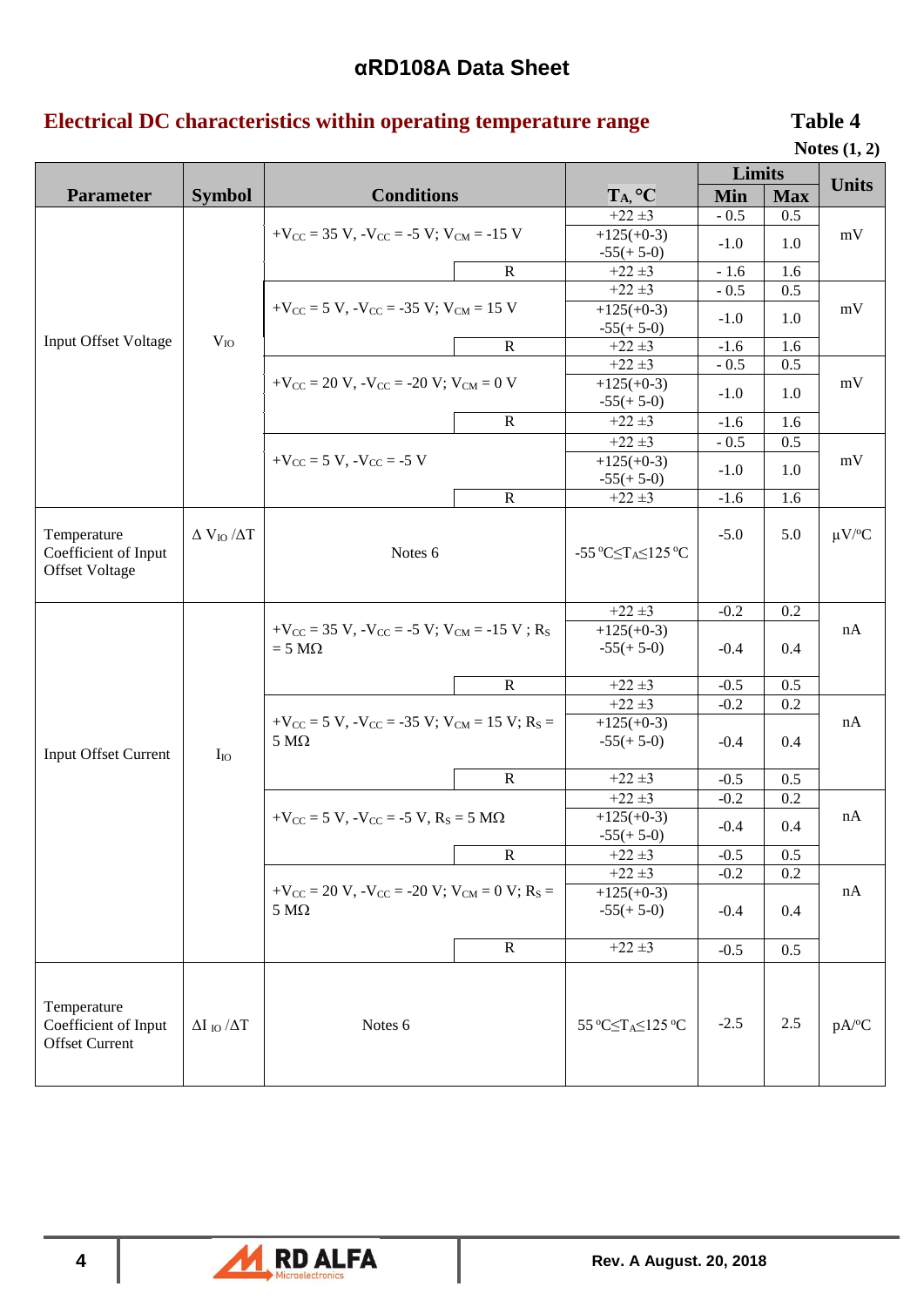# **Electrical DC characteristics within operating temperature range Table 4 (Continued)**

**Notes (1, 2)**

|                                                                    |               |                                                                                                                                      |                                   |            | Limits                                                                                             |              |
|--------------------------------------------------------------------|---------------|--------------------------------------------------------------------------------------------------------------------------------------|-----------------------------------|------------|----------------------------------------------------------------------------------------------------|--------------|
| <b>Parameter</b>                                                   | <b>Symbol</b> | <b>Conditions</b>                                                                                                                    | TA, °C                            | <b>Min</b> | <b>Max</b>                                                                                         | <b>Units</b> |
|                                                                    |               |                                                                                                                                      | $+22 \pm 3$                       | $-0.1$     | 2.0                                                                                                |              |
|                                                                    |               | $+V_{CC}$ = 35 V, $-V_{CC}$ = -5 V; V <sub>CM</sub> = -15 V; R <sub>S</sub> = 5<br>$M\Omega$                                         | $+125(+0-3)$                      | $-1.0$     | 2.0                                                                                                | nA           |
|                                                                    |               |                                                                                                                                      | $-55(+5-0)$                       | $-1.0$     | 3.0                                                                                                |              |
|                                                                    |               | $\mathbf R$                                                                                                                          | $+22 \pm 3$                       | $-0.1$     | 5.0                                                                                                |              |
|                                                                    |               |                                                                                                                                      | $+22 \pm 3$                       | $-0.1$     | 2.0                                                                                                |              |
| <b>Input Bias Current</b>                                          | $\pm I_{IB}$  | $+V_{\text{CC}} = 5 V$ , $-V_{\text{CC}} = -35 V$ ; $V_{\text{CM}} = 15 V$ ; $R_S = 5$<br>$M\Omega$                                  | $+125(+0-3)$                      | $-1.0$     | 2.0                                                                                                | nA           |
|                                                                    |               |                                                                                                                                      | $-55(+5-0)$                       | $-1.0$     | 3.0                                                                                                |              |
|                                                                    |               | $\mathbf R$                                                                                                                          | $+22 \pm 3$                       | $-0.1$     | 5.0                                                                                                |              |
|                                                                    |               |                                                                                                                                      | $+22 \pm 3$                       | $-0.1$     | 2.0                                                                                                |              |
|                                                                    |               | $+V_{\text{CC}} = 20 \text{ V}$ , $-V_{\text{CC}} = -20 \text{ V}$ ; $V_{\text{CM}} = 0 \text{ V}$ ; $R_{\text{S}} = 5$<br>$M\Omega$ | $+125(+0-3)$                      | $-1.0$     | 2.0                                                                                                | nA           |
|                                                                    |               |                                                                                                                                      | $-55(+5-0)$                       | $-1.0$     | 3.0                                                                                                |              |
|                                                                    |               | ${\bf R}$                                                                                                                            | $+22 \pm 3$                       | $-0.1$     | 5.0                                                                                                |              |
|                                                                    |               |                                                                                                                                      | $+22 \pm 3$                       | $-0.1$     | 2.0                                                                                                |              |
|                                                                    |               | $+V_{CC}$ = 5 V, $-V_{CC}$ = -5 V; R <sub>S</sub> = 5 M $\Omega$                                                                     | $+125(+0-3)$                      | $-1.0$     | 2.0                                                                                                | nA           |
|                                                                    |               |                                                                                                                                      | $-55(+5-0)$                       | $-1.0$     | 3.0                                                                                                |              |
|                                                                    |               | ${\bf R}$                                                                                                                            | $+22 \pm 3$                       | $-0.1$     |                                                                                                    |              |
| Power Supply<br><b>Rejection Ratio</b>                             | $+ PSRR$      | $+V_{CC} = 10 V$ ; $-V_{CC} = -20 V$ ; $R_S = 50 \Omega$                                                                             | $+125^{\circ}$ C $\div$ -55°C     | $-16$      | 16                                                                                                 | $\mu V/V$    |
| (Notes 7)                                                          |               | $\overline{R}$                                                                                                                       | $+22 \pm 3$                       |            |                                                                                                    |              |
|                                                                    | - PSRR        | $+V_{CC}$ = 20 V ; $-V_{CC}$ = -10 V ; R <sub>S</sub> = 50 $\Omega$                                                                  | $+125^{\circ}$ C $\div$ -55°C     | $-16$      | 16                                                                                                 | $\mu V/V$    |
|                                                                    |               | $\mathbf R$                                                                                                                          | $+22 \pm 3$                       |            |                                                                                                    |              |
| Common Mode<br><b>Rejection Ratio</b>                              | <b>CMRR</b>   | $V_{CM}$ = $\pm$ 15 V                                                                                                                | $+125\degree C \div -55\degree C$ | 96         |                                                                                                    | dB           |
|                                                                    |               | $\mathbf R$                                                                                                                          | $+22 \pm 3$                       |            | 5.0<br>$-20$<br>20<br>$\blacksquare$<br>$\blacksquare$<br>0.6<br>0.8<br>÷<br>0.6<br>$\blacksquare$ |              |
| <b>Short Circuit</b><br><b>Output Current</b><br>(Plus) (Notes 7)  | $I_{OS}+$     | $\pm V_{\rm CC} = \pm 15 \text{ V}; t \le 25 \text{ ms}$                                                                             | $+125^{\circ}$ C $\div$ -55°C     |            |                                                                                                    | mA           |
|                                                                    |               | ${\bf R}$                                                                                                                            | $+22 \pm 3$                       |            |                                                                                                    |              |
| <b>Short Circuit</b><br><b>Output Current</b><br>(Minus) (Notes 7) | $I_{OS}$      | $\pm V_{\rm CC} = \pm 15 \text{ V}; t \le 25 \text{ ms}$                                                                             | $+125^{\circ}$ C $\div$ -55°C     |            |                                                                                                    | mA           |
|                                                                    |               | $\mathbf R$                                                                                                                          | $+22 \pm 3$                       |            |                                                                                                    |              |
|                                                                    |               |                                                                                                                                      | $+22 \pm 3$                       |            |                                                                                                    |              |
| Power Supply                                                       | Icc           | $\pm V_{CC} = \pm 15$ V                                                                                                              | $+125(+0-3)$                      |            |                                                                                                    | mA           |
| Current                                                            |               |                                                                                                                                      | $-55(+5-0)$                       |            |                                                                                                    |              |
| (Notes 7)                                                          |               | $\mathbf R$                                                                                                                          | $+22 \pm 3$                       |            |                                                                                                    |              |

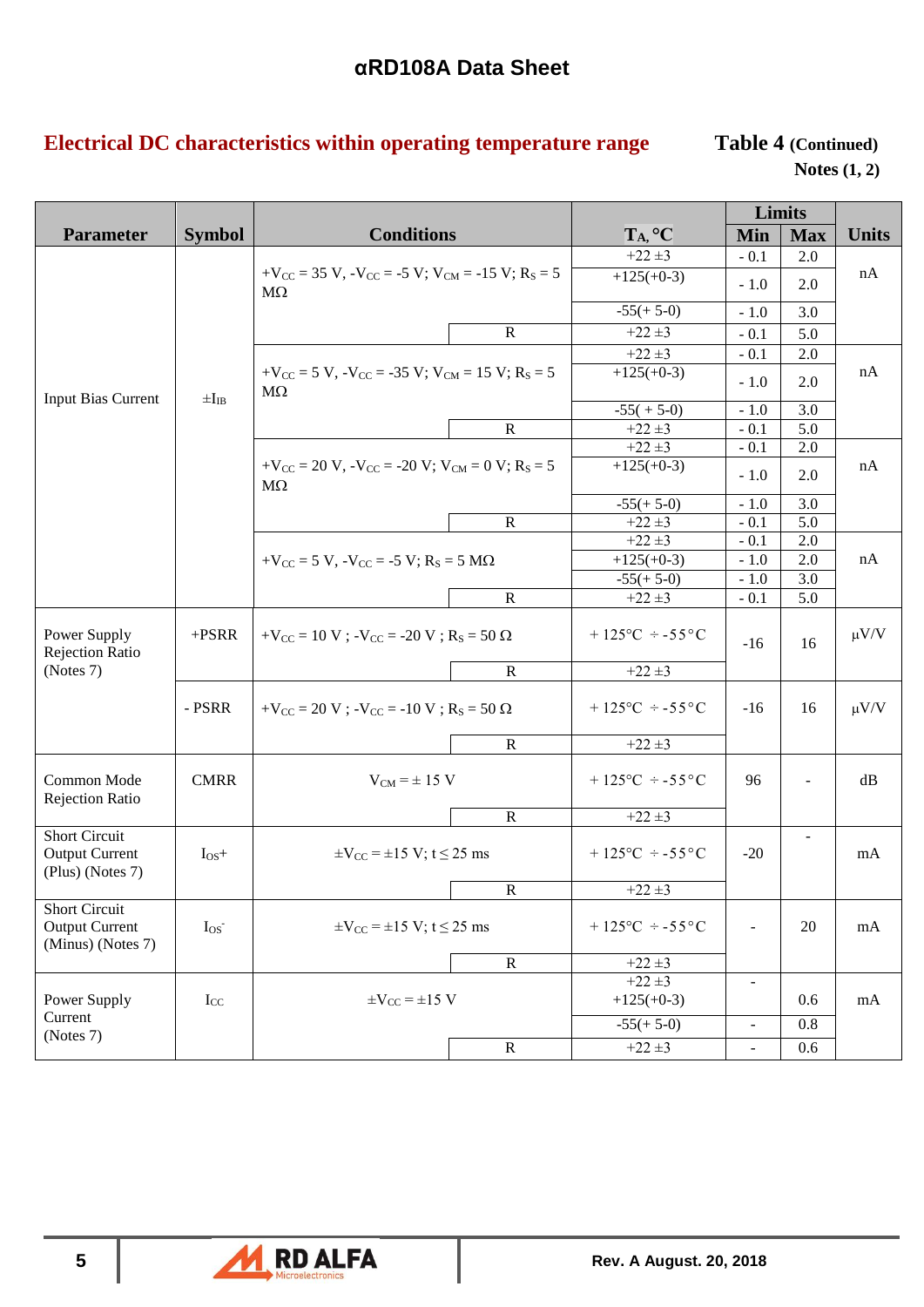# **Electrical DC characteristics within operating temperature range Table 4 (Continued)**

# **Notes (1, 2)**

| <b>Parameter</b>      | <b>Symbol</b>   | <b>Conditions</b>                                                                                                                                                                                                                                                                                                                                                                                                                                                                                                                                                                                                                                                                                                                                                                                                                  |  | TA, °C      | <b>Min</b> | <b>Max</b> | <b>Units</b> |
|-----------------------|-----------------|------------------------------------------------------------------------------------------------------------------------------------------------------------------------------------------------------------------------------------------------------------------------------------------------------------------------------------------------------------------------------------------------------------------------------------------------------------------------------------------------------------------------------------------------------------------------------------------------------------------------------------------------------------------------------------------------------------------------------------------------------------------------------------------------------------------------------------|--|-------------|------------|------------|--------------|
|                       |                 |                                                                                                                                                                                                                                                                                                                                                                                                                                                                                                                                                                                                                                                                                                                                                                                                                                    |  | $+22 \pm 3$ | 80         |            |              |
|                       |                 |                                                                                                                                                                                                                                                                                                                                                                                                                                                                                                                                                                                                                                                                                                                                                                                                                                    |  |             |            |            |              |
|                       | $A_{VS}(+)$     |                                                                                                                                                                                                                                                                                                                                                                                                                                                                                                                                                                                                                                                                                                                                                                                                                                    |  |             |            |            |              |
| Open Loop Voltage     |                 |                                                                                                                                                                                                                                                                                                                                                                                                                                                                                                                                                                                                                                                                                                                                                                                                                                    |  |             |            |            |              |
| Gain (single ended)   |                 | Limits<br>V/mV<br>40<br>$+125(+0-3)$ ,<br>$\pm V_{\rm CC} = \pm 20 \text{ V}$ ; R <sub>L</sub> = 10 kΩ; V <sub>OUT</sub> = +15V<br>$-55(+5-0)$<br>R<br>$+22 \pm 3$<br>40<br>$\overline{\phantom{a}}$<br>80<br>V/mV<br>$+22 \pm 3$<br>$\pm V_{\rm CC}$ = $\pm 20$ V; R <sub>L</sub> = 10 kΩ; V <sub>OUT</sub> = -15 V<br>40<br>$+125(+0-3),$<br>$\overline{\phantom{a}}$<br>$-55(+5-0)$<br>$\mathbb{R}$<br>40<br>$+22 \pm 3$<br>$\sim$<br>$+125^{\circ}$ C $\div$ -55 °C<br>20<br>$\pm V_{\rm CC} = \pm 5 \text{ V}$ ; R <sub>L</sub> = 10 kΩ; V <sub>OUT</sub> = $\pm 2 \text{ V}$<br>$\mathbf{R}$<br>$+22 \pm 3$<br>20<br>V<br>$+125\degree C \div -55\degree C$<br>16.0<br>$R_L = 10 k\Omega$<br>$\overline{\phantom{a}}$<br>V<br>$+125\degree C \div -55\degree C$<br>$-16.0$<br>$R_L = 10 k\Omega$<br>$\overline{\phantom{a}}$ |  |             |            |            |              |
|                       |                 |                                                                                                                                                                                                                                                                                                                                                                                                                                                                                                                                                                                                                                                                                                                                                                                                                                    |  |             |            |            |              |
|                       | $A_{VS}(-)$     |                                                                                                                                                                                                                                                                                                                                                                                                                                                                                                                                                                                                                                                                                                                                                                                                                                    |  |             |            |            |              |
|                       |                 |                                                                                                                                                                                                                                                                                                                                                                                                                                                                                                                                                                                                                                                                                                                                                                                                                                    |  |             |            |            |              |
|                       |                 |                                                                                                                                                                                                                                                                                                                                                                                                                                                                                                                                                                                                                                                                                                                                                                                                                                    |  |             |            |            |              |
|                       |                 |                                                                                                                                                                                                                                                                                                                                                                                                                                                                                                                                                                                                                                                                                                                                                                                                                                    |  |             |            |            |              |
|                       | A <sub>VS</sub> |                                                                                                                                                                                                                                                                                                                                                                                                                                                                                                                                                                                                                                                                                                                                                                                                                                    |  |             |            |            |              |
|                       |                 |                                                                                                                                                                                                                                                                                                                                                                                                                                                                                                                                                                                                                                                                                                                                                                                                                                    |  |             |            |            | V/mV         |
|                       |                 |                                                                                                                                                                                                                                                                                                                                                                                                                                                                                                                                                                                                                                                                                                                                                                                                                                    |  |             |            |            |              |
| <b>Output Voltage</b> | $+V_{OP}$       |                                                                                                                                                                                                                                                                                                                                                                                                                                                                                                                                                                                                                                                                                                                                                                                                                                    |  |             |            |            |              |
| Swing (maximum)       | $-V_{OP}$       |                                                                                                                                                                                                                                                                                                                                                                                                                                                                                                                                                                                                                                                                                                                                                                                                                                    |  |             |            |            |              |

## **Electrical AC characteristics within operating temperature range**

*Table 5* **Table 5** 

|                   |                         |                                                                      |                                   | Limits |            |              |
|-------------------|-------------------------|----------------------------------------------------------------------|-----------------------------------|--------|------------|--------------|
| <b>Parameter</b>  | <b>Symbol</b>           | <b>Test Conditions</b>                                               | TA, °C                            | Min    | <b>Max</b> | <b>Units</b> |
| Rise Time         | $TR_{(tr)}$             | $R_L = 10 k\Omega$ ; $C_L = 100 pF$ ; f < 1 kHz<br>$V_{IN} = +50$ mV | $+125\degree C \div -55\degree C$ |        | 1000       | ns           |
| Overshoot         | $TR($ <sub>OS</sub> $)$ | $R_L = 10 k\Omega$ ; $C_L = 100 pF$ ; f < 1 kHz<br>$V_{IN} = +50$ mV | $+125\degree C \div -55\degree C$ |        | 50         | $\%$         |
| Slew Rate (Plus)  | $SR(+)$                 | $V_{IN} = +5 V$ to -5 V; Cc = 20 pF; A <sub>V</sub> = 1              | $+125\degree C \div -55\degree C$ | 0.05   |            | $V/\mu s$    |
| Slew Rate (Minus) | $SR(-)$                 | $V_{IN}$ = +5 V to -5 V; Cc = 20 pF; A <sub>V</sub> = 1              | $+125\degree C \div -55\degree C$ | 0.05   |            | $V/\mu s$    |

### **Notes:**

- 1. Post irradiation limits are identical to those listed under AC and DC electrical characteristics except as listed in the line denoted "R" of "Conditions" section Table 4. These parts may be dose rate sensitive in a space environment and demonstrate enhanced low dose rate effect.
- 2. Radiation end point limits for the noted parameters are ensured only for the conditions as specified in MIL-STD-883, Method 1019
- 3. For sampling inspections and-end point tests the duration of measurement of  $I_{\text{os}}$  shall be 5 seconds minimum. For other tests, this duration may be reduced to be consistent with automatic test procedures provided that the same limits are maintained.
- 4. Unless otherwise specified test conditions include :  $V_{CC} = \pm 20 \text{ V}$ ,  $T_A = 22 \pm 3 \degree \text{C}$ ,  $R_S = 50 \Omega$ ,  $V_{CM} = 0 \text{ V}$ .
- 5. Sample Test Inspection Level = II,  $AQL = 2.5\%$ .
- 6. Calculated parameters
- 7. This parameter not tested post radiation

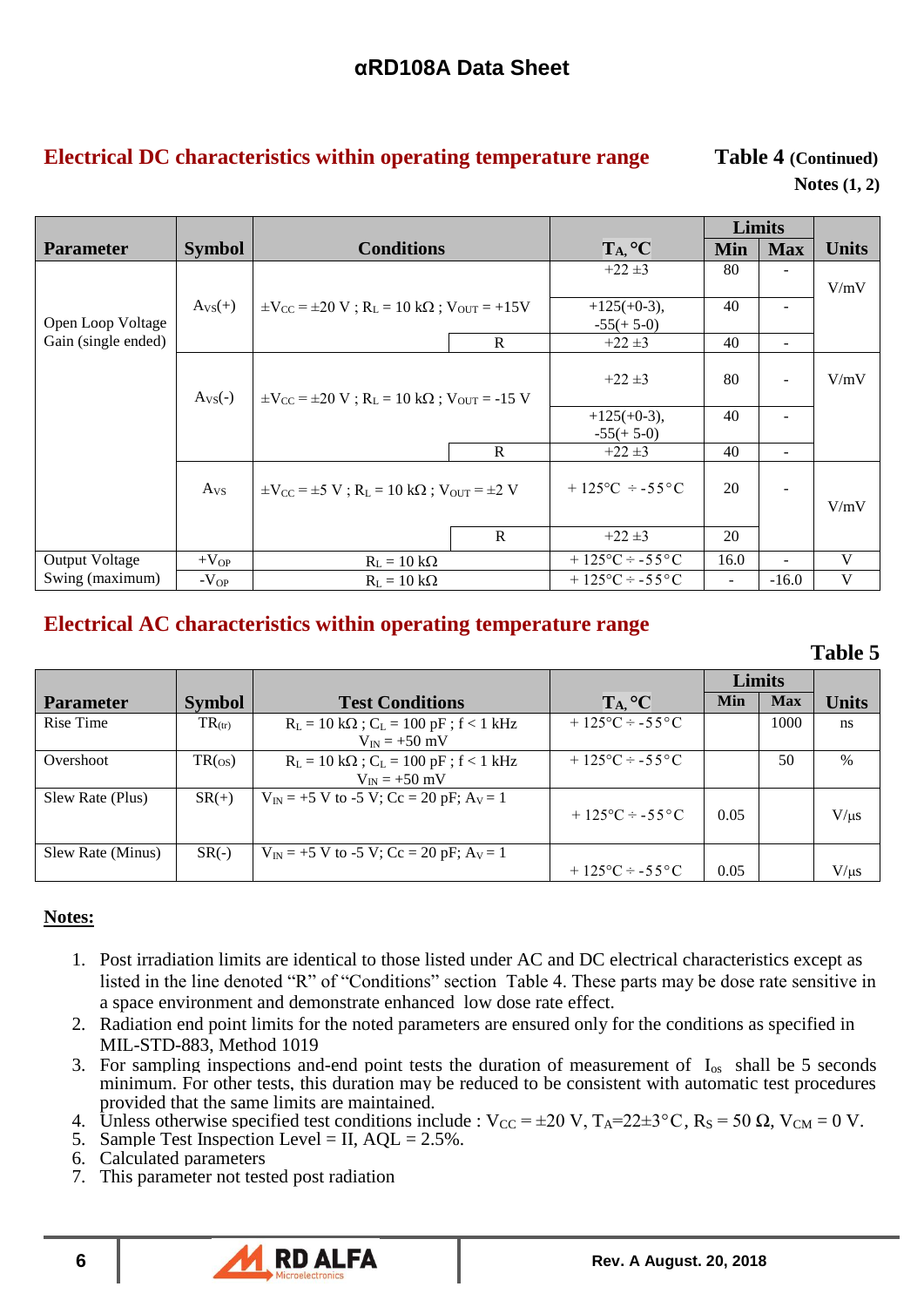

### **10 LEAD FLAT PKG**